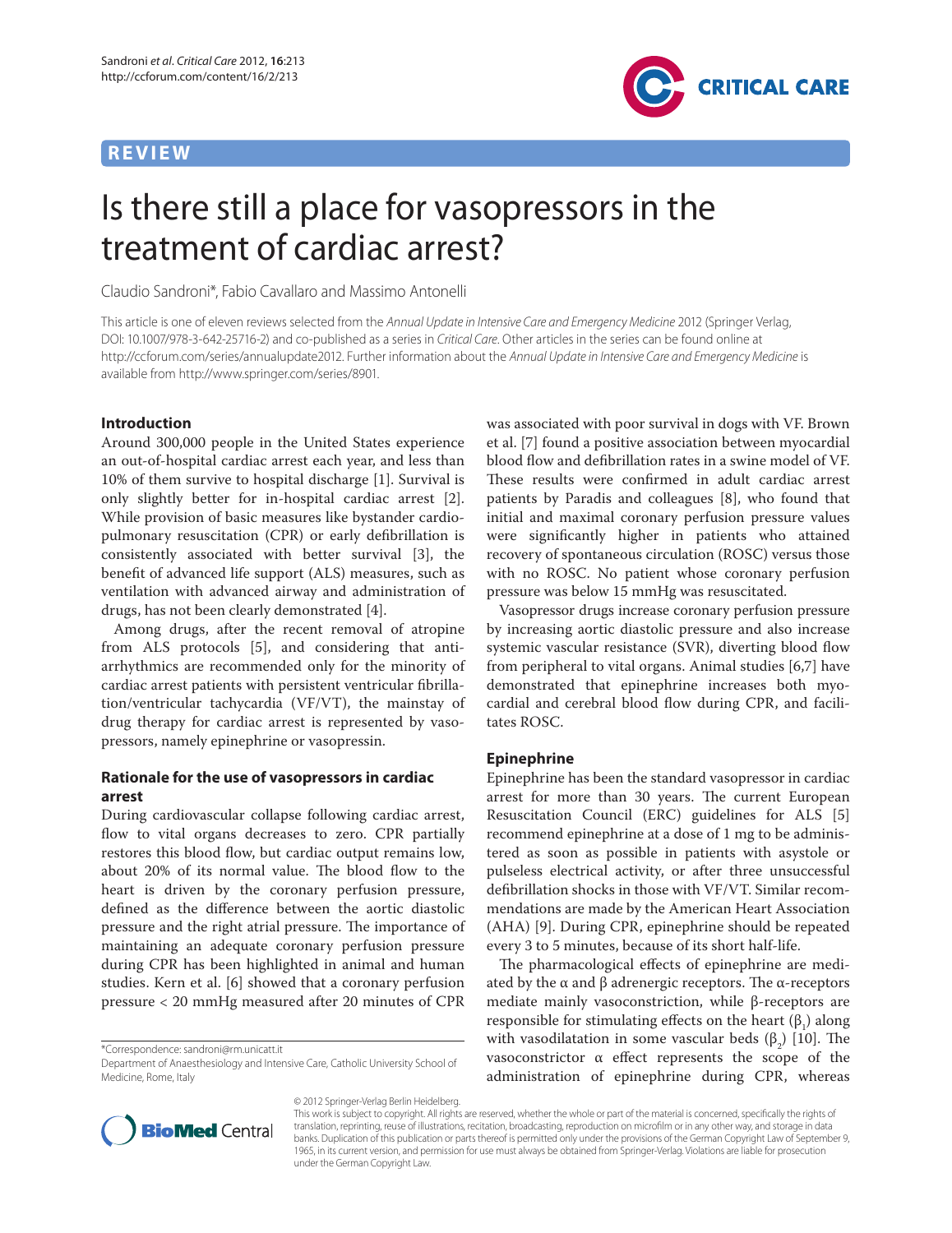cardiac stimulation from  $\beta$  effects is not beneficial in this context, because the heart is not contracting and cardiac output depends essentially on chest compression. In fact,  $β$  effects increase myocardial oxygen consumption and may cause an imbalance between oxygen demand and supply in the heart tissue. In an animal model, Ditchey and Lindenfeld [11] demonstrated that the administration of intravenous epinephrine during CPR significantly increased not only left ventricular (LV) coronary blood flow but also myocardial lactate concentration. β-adrenergic inotropic and chronotropic actions of epinephrine are mediated by calcium channel opening and calcium influx into the heart cells [12]. However, calcium ions are also intracellular mediators of ischemic damage [13].

There is evidence that the  $\beta_1$  effects of epinephrine worsen post-resuscitation myocardial dysfunction. This effect consists of a transient reduction in myocardial performance from pre-arrest levels, which is commonly observed after ROSC [14]. In a study by Laurent et al. [15], post-resuscitation myocardial dysfunction occurred in 73/165 (44%) patients resuscitated from out of-hospital cardiac arrest. Persistent dysfunction was associated with early death from multiorgan failure. In an experimental model of cardiac arrest and resuscitation, Tang et al. [16] demonstrated that post-resuscitation myocardial dysfunction was more severe in animals treated with epinephrine than in those treated with the α-agonist, phenylephrine, or with a combination of epinephrine and the β<sub>1</sub>-blocker, esmolol, thus suggesting that  $β_1$  stimulation has a role in determining this phenomenon.

Recent experimental evidence shows that, despite an increase in cerebral perfusion pressure, epinephrine can reduce cerebral tissue perfusion. In a pig model of cardiac arrest, Ristagno et al. [17] measured the cerebral microcirculatory blood flow, using orthogonal polarization spectral (OPS) imaging, and the cerebral cortical  $CO<sub>2</sub>$ and  $\text{O}_2$  tensions (Pb $\text{O}_2$  and PbC $\text{O}_2$ ) during and after CPR. Animals were randomized to either epinephrine or a combination of epinephrine with  $\alpha_1$ - and β-receptor blockade (prazosin + propranolol) or a combination of epinephrine with  $α_2$  and β receptor blockade (yohimbine + propranolol). Results showed that administration of epinephrine alone was associated with a significant reduction in post-resuscitation cerebral microcirculation and  $PbO_2$ , and with a significant increase in  $PbCO_2$ . The phenomenon was reduced after combined  $α_1$  and β blockade but persisted after  $\alpha$ <sub>2</sub> plus β blockade. The authors attributed this effect of epinephrine to smallvessel constriction, probably mediated by activation of the  $\alpha_{_1}$  receptor subtype on cerebral and pial arterioles.

## **Vasopressin**

Vasopressin is an endogenous nonapeptide that is synthesized by neurons of the supraoptic and paraventricular nuclei of the hypothalamus and is released in the posterior part of the pituitary gland. In normal conditions, vasopressin is released in response to decreased blood volume or increased plasma osmolality. Three types of vasopressin receptors have been identified: V1, V2 and V3. Whereas the V2 receptors mediate water reabsorption and V3 mediate the effects of vasopressin on central nervous system, the V1 receptors mediate cardiovascular effects, consisting of skin, skeletal muscle and splanchnic blood vessel vasoconstriction.

Vasopressin has been proposed as an alternative to epinephrine in cardiac arrest, based on the finding that its levels were significantly higher in successfully resuscitated patients than in patients who died [18]. In comparison with epinephrine, vasopressin has several advantages: First, its V1-mediated effects increase arterial peripheral resistance without causing direct myocardial stimulation. Moreover, it has a longer half-life (10– 20 minutes vs. 3–5 minutes) and is more resistant to acidosis [19].

A series of animal studies were conducted on vasopressin during CPR. These studies consistently demonstrated that vasopressin doses between 0.4 and 0.8 U/kg led to a significantly higher coronary perfusion pressure and myocardial blood flow than epinephrine and were associated with a higher percentage of successfully resuscitated animals [20–23]. However, adverse cardiovascular effects from vasopressin have been described as well. They are related to the persistent vasoconstriction and increased myocardial afterload induced by this drug. In an observational study on patients with cirrhosis who received intravenous vasopressin during portacaval shunt operation [24], 13 of 52 patients developed signs of myocardial ischemia requiring treatment with vasodilators. In a pig model of prolonged VF [25], vasopressin was associated with significantly higher SVR and blood pressure after ROSC but also with a significantly lower cardiac index and contractility when compared with epinephrine, although survival at 24 h was not affected.

## **Epinephrine versus vasopressin: results of clinical trials**

A series of clinical trials comparing vasopressin with epinephrine was conducted between 1997 and 2009 (Table 1). In a first small randomized trial on  $40$  prehospital patients who had not responded to three consecutive defibrillation shocks, the administration of 40 IU of vasopressin versus 1 mg of epinephrine was associated with a 50% increase in survival to hospital admission and to a 66% increase of survival at 24 hours [26]. However, a subsequent randomized placebo-controlled trial on 200 adult in-hospital patients comparing the same doses as in the previous study did not confirm those results [27]. In fact, 40 (39%) patients in the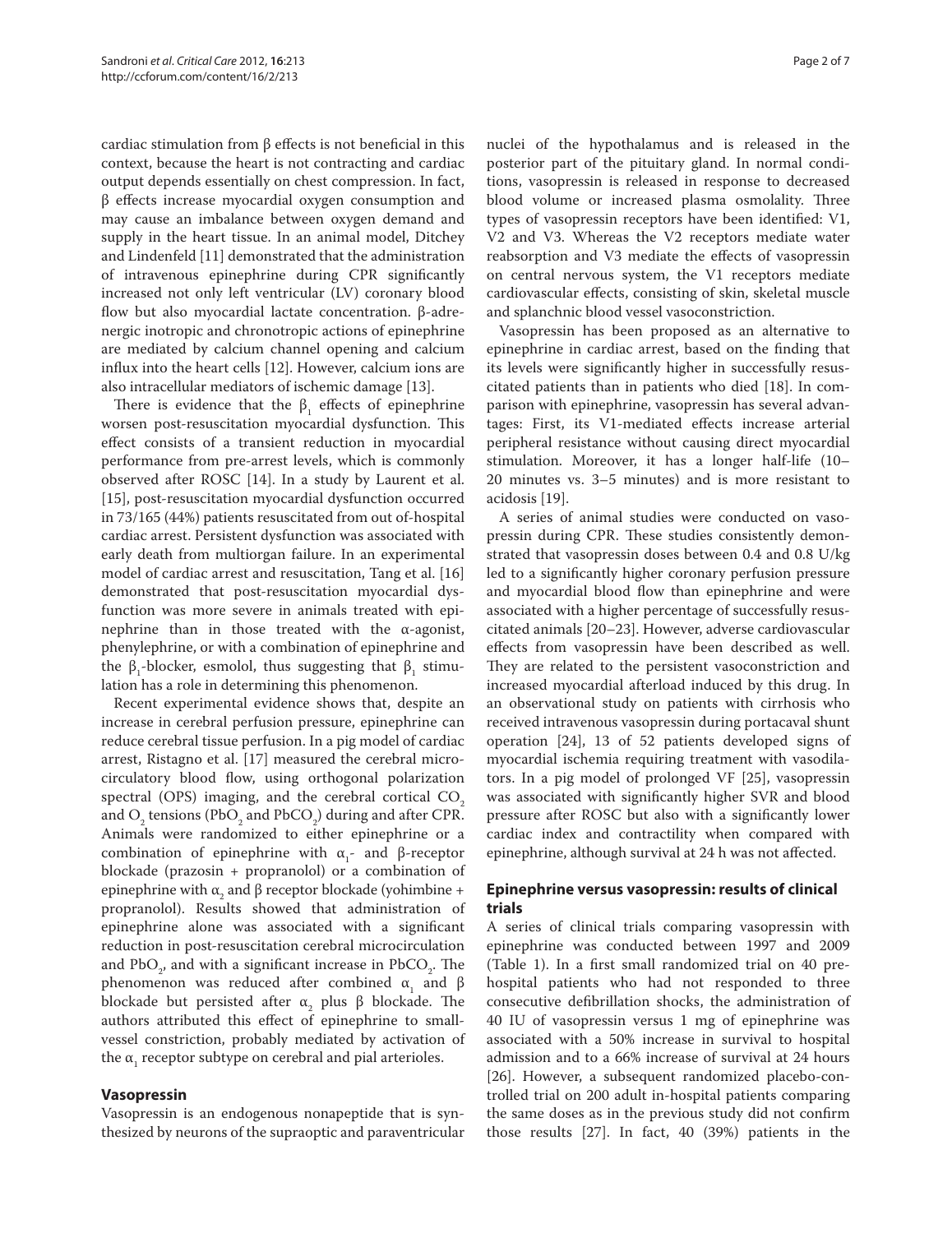| Author, year [ref]        | Setting     | Number of<br>enrolled<br>patients | Intervention                                                                                        | Mean time to first<br>vasopressin bolus, min |
|---------------------------|-------------|-----------------------------------|-----------------------------------------------------------------------------------------------------|----------------------------------------------|
| Lindner, 1997 [26]        | <b>OHCA</b> | 40                                | Vasopressin 40 IU followed by epinephrine                                                           | 13.9                                         |
| Stiell, 2001 [27]         | <b>IHCA</b> | 200                               | Vasopressin 40 IU followed by epinephrine                                                           | 6.7                                          |
| Wenzel, 2004 [29]         | OHCA        | 1186                              | Vasopressin 40 IU for up to 2 cycles, followed by epinephrine                                       | 17.5                                         |
| Gueugniaud, 2008 [30]     | OHCA        | 2894                              | Vasopressin 40 IU plus epinephrine for up to 2 cycles,<br>followed by epinephrine                   | 21.4                                         |
| Mentzelopoulos, 2009 [31] | <b>IHCA</b> | 100                               | Vasopressin 20 IU plus epinephrine for up to 5 cycles, plus<br>methylprednisolone 40 mg (once only) | $\leq 5$                                     |

**Table 1. Summary of the characteristics of the clinical trials that have compared vasopressin with epinephrine in cardiac arrest**

Treatment in the control group was epinephrine in all studies. IHCA, in-hospital cardiac arrest; IU, International Units; OHCA, out of-hospital cardiac arrest.

vasopressin group versus 34 (35%) patients in the epinephrine group survived 1 hour ( $p = 0.66$ ; 95% confidence interval [CI] for absolute increase in survival: –10.9% to 17.0%) whereas 12 (12%) versus 13 (14%) patients, respectively, survived to hospital discharge  $(p = 0.67; 95\% \text{ CI} -11.8\% \text{ to } 7.8\%).$  In this study, vasopressin and epinephrine were randomized only at the first bolus, and epinephrine was given as subsequent boluses to all patients. This single and early administration of vasopressin has been criticized because, according to animal studies, vasopressin appears to be more beneficial in conditions of severe acidosis and, therefore, at a later phase of resuscitation [28].

A subsequent randomized controlled trial [29] enrolled 1186 out-of-hospital cardiac arrest patients to receive either 40 IU of vasopressin or 1 mg of epinephrine during two consecutive ALS cycles, followed by additional boluses of epinephrine if needed. The study demonstrated no significant differences in outcome between the two groups, except for the subgroup of patients with asystole, in whom survival to both hospital admission and hospital discharge were significantly higher with vasopressin  $(76/262 \ [29.0\%] \ vs. 54/266 \ [20.3\%]$ ; p = 0.02 and 2/257 [4.7%] vs. 4/262 [1.5%]  $p = 0.04$ , respectively); however, the number of patients who survived to discharge in that group was negligible. In a post-hoc analysis of patients with prolonged cardiac arrest in whom additional doses of epinephrine were needed, vasopressin was associated with higher survival both to admission and to discharge, although patients who were given vasopressin had higher rates of poor neurological outcome (10/20 [50%] vs. 1/5 [20%]). Again, the effect was particularly evident in patients with asystole. Being the results of a post-hoc analysis, these data lack statistical power and are subject to bias.

To investigate the potential synergistic effects of vasopressin plus epinephrine, a larger, multicenter placebocontrolled study was carried out on 2894 out-of-hospital cardiac arrest patients who were randomized to receive either 1 mg of epinephrine plus 40 IU of vasopressin or epinephrine alone. In both groups, additional epinephrine was given if needed [30]. Unfortunately, the study did not show any differences between the two interventions in terms of ROSC (28.6% vs. 29.5%; relative risk, 1.01; 95% CI 0.97 to 1.06), survival to hospital admission (20.7% vs. 21.3%; relative risk of death, 1.01; 95% CI 0.97 to 1.05), or survival to hospital discharge (1.7% vs. 2.3%; relative risk,  $1.01$ ;  $95\%$  CI 1.00 to 1.02). The rates of good neurological recovery were also similar in the two groups. The study included a high percentage of patients with asystole (82.4%), which made it very suitable for investigating the possible benefit of vasopressin in that specific group suggested by the previous study.

In a recent single center placebo-controlled trial [31], 100 consecutive patients with in-hospital cardiac arrest were randomized to receive either 1 mg epinephrine or epinephrine plus 20 IU vasopressin per resuscitation cycle for the first five cycles, followed by additional epinephrine if needed. Based on the results of previous observational studies which documented low cortisol levels in patients resuscitated from cardiac arrest, the intervention group received 40 mg methylprednisolone sodium succinate during the first resuscitation cycle. In addition, resuscitated patients with clinical signs of shock in the study group were treated with hydrocortisone sodium succinate at a dose of 300 mg/day for a maximum of seven days. Results showed that the experimental group had significantly higher rates of ROSC (39/48 [81%] vs. 27/52 [52%];  $p = 0.003$ ) and survival to hospital discharge  $9/48$  [19%] vs. 2/52 [4%]; p = 0.02). In 31 patients an arterial line was in place when cardiac arrest occurred; among those patients, systolic, diastolic and mean arterial blood pressures were significantly higher in the intervention group both during CPR and after ROSC. Moreover, vasopressor use during follow-up was significantly lower in the intervention group ( $p = 0.002$ ).

The above study was undertaken in the hospital environ ment, where several patients had venous access in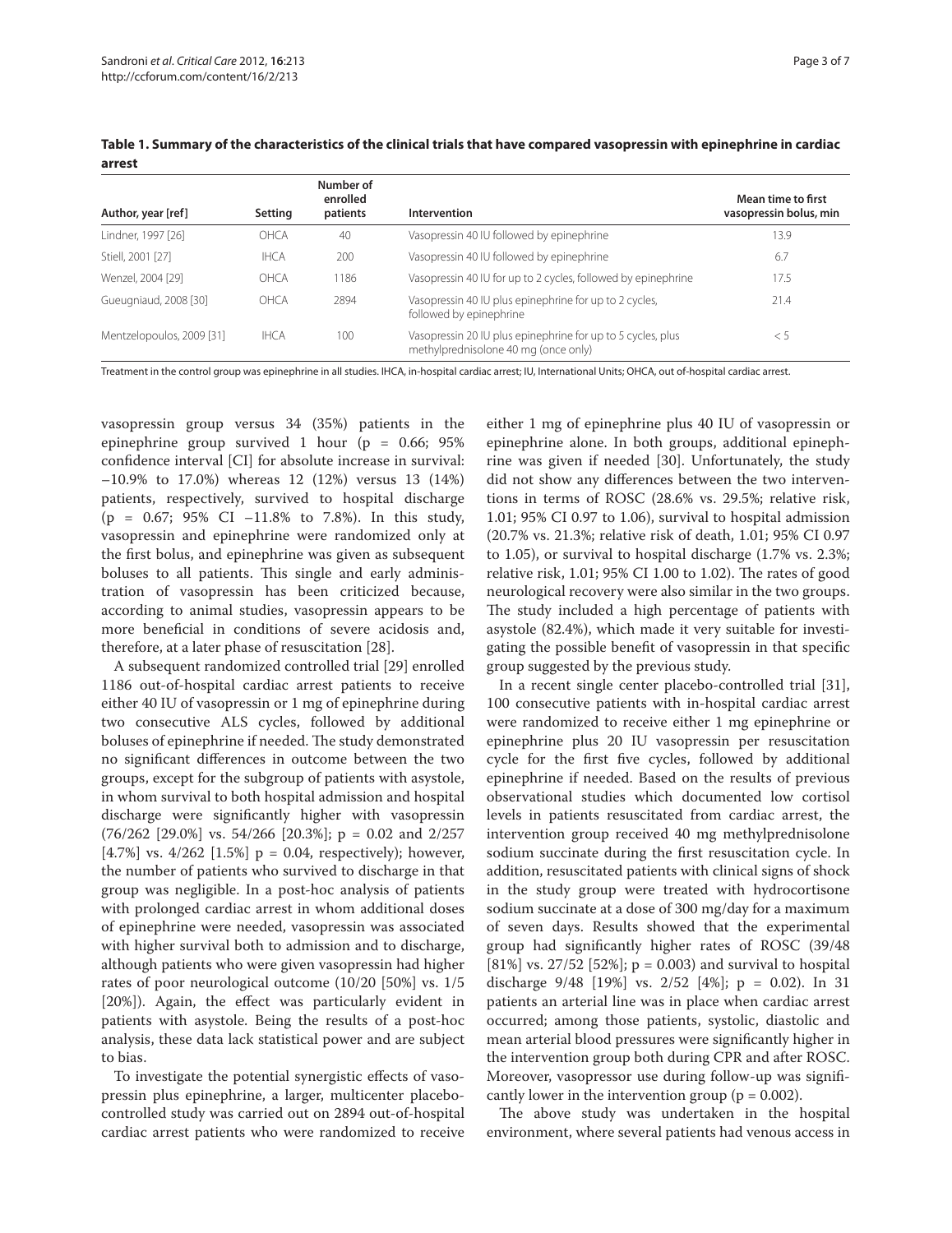place (36% of cardiac arrests occurred in the intensive care unit [ICU] or in the operating room [OR]) and response times were relatively short [32]. For this reason, the administration of the study drug occurred in less than 5 minutes, much earlier than in other trials. Another feature was the high dosage of vasopressin (mean 73.3  $[\pm 30.1]$  IU, range 20–100 IU) administered to the intervention group. Unfortunately, because of the study design, the effects of vasopressin and those of steroids could not be analyzed separately.

A very recent meta-analysis [33] summarized the results of clinical trials on vasopressin for cardiac arrest. It included 4475 patients from six randomized controlled trials published between 1997 and 2009. In all trials, vasopressin was compared with epinephrine. The authors carried out subgroup analyses according to the initial cardiac rhythm and time from collapse to drug administration. Results showed that vasopressin did not improve overall rates of ROSC, long-term survival, or favorable neurological outcome. In the subgroup of patients with asystole in whom the time to drug administration was shorter than 20 minutes, vasopressin was associated with a significantly higher rate of both ROSC and long-term survival (OR 1.70 [95% CI 1.17–2.47], p = 0.005, and OR 2.84 [95% CI 1.19–6.79], p = 0.02, respectively). However, this subgroup included only 27 patients (20 in the vasopressin group and 7 in the control group) from three different trials. No data on favorable neurological outcome are available for this subgroup. In contrast to what has been hypothesized by other authors [28] these results seem to suggest that the effects of vasopressin are more beneficial when it is administered early.

Based on the neutral results of clinical trials, the 2010 Guidelines for Adult Advanced Cardiovascular Life Support of the AHA [9] recommended vasopressin as an alternative to the first or the second dose of epinephrine, at a dose of 40 IU via either intravenous or intraosseous routes. Arginine vasopressin is not or is scarcely available in some European Countries. The ERC 2010 Guidelines for Resuscitation did not make any specific recommendation on vasopressin and refer uniquely to epinephrine as the standard vasopressor drug for cardiac arrest [5].

## **Drugs versus no drugs**

During recent years, the limited evidence in favor of ALS measures and the evidence of possible harm from epinephrine in the post-resuscitation phase have raised concern as to whether drugs should be used at all during cardiac arrest. To address this point, a trial was conducted by Olasveengen et al. in Norway and its results published on 2009 [34]. In this study, 851 patients were randomized to receive ALS with or without intravenous drug administration. In the no-drug group, venous access and drugs were only allowed 5 minutes after ROSC (Table 2). To assess a possible interference from venous access, which is a time-consuming procedure that could divert focus from good-quality resuscitation, CPR quality was monitored using transthoracic impedance. Measures of CPR quality, such as time without compressions, CPR pauses before defibrillation shocks, compression rate and ventilation rate, were calculated. A special characteristic of this trial was that resuscitation was performed according to a local protocol that included three minutes of CPR both before defibrillation and between subsequent shocks in patients with VF (instead of no CPR before defibrillation and two minutes of CPR between subsequent shocks, as in the standard ALS Guidelines).

Results showed that survival to hospital discharge did not differ significantly between the groups, despite a small trend in favor of the drug group (10.5% vs. 9.2%, OR 1.16 [95%CI 0.74–1.82], p = 0.61). Patients in the drug group had significantly higher rates of ROSC (40%) vs. 25%, OR 1.99 [95%CI 1.48–2.67], p 0.001), and had longer CPR attempts, during which a higher number of defibrillation shocks were given. There were no differences in the causes of ICU deaths, most of which (69.5%) were due to brain damage, and no differences in neurological outcome between the two groups were observed. The results of the Olasveengen study [34] suggest that in adults with out-of-hospital cardiac arrest, the administration of drugs does not improve any relevant outcomes, except short-term survival. However, the study was not specifically focused on vasopressors. Epinephrine was administered in 79% of patients in the drug group but its specific clinical effect could not be assessed separately. Moreover, the intervention could not be blinded for obvious reasons.

A very recent single center, randomized, double-blind, placebo-controlled trial by Jacobs et al. [35] was specifically designed to assess the effects of administration of epinephrine on survival from cardiac arrest (Table 2). The study included 534 adult patients (out of the planned 4426) with out-of-hospital cardiac arrest from any cause who were randomized to receive either epinephrine 1 mg or placebo. No other drug was used during ALS. Study drug and placebo were administered at the same time intervals recommended in the ALS guidelines and were repeated up to a maximum of 10 times. Patients in VF/VT who responded early to defibrillation were not randomized.

The results of the study showed that, after adjustment for confounding variables, patients in the epinephrine group had a significantly higher likelihood of achieving ROSC (23.5% vs. 8.4%; OR 3.5 [95% CI 2.1–6.0]) and more than twice the odds of surviving to hospital discharge, although the difference was not significant (4.0%) vs.  $1.9\%$ ; OR  $2.1$  [0.7–6.3]). The study was largely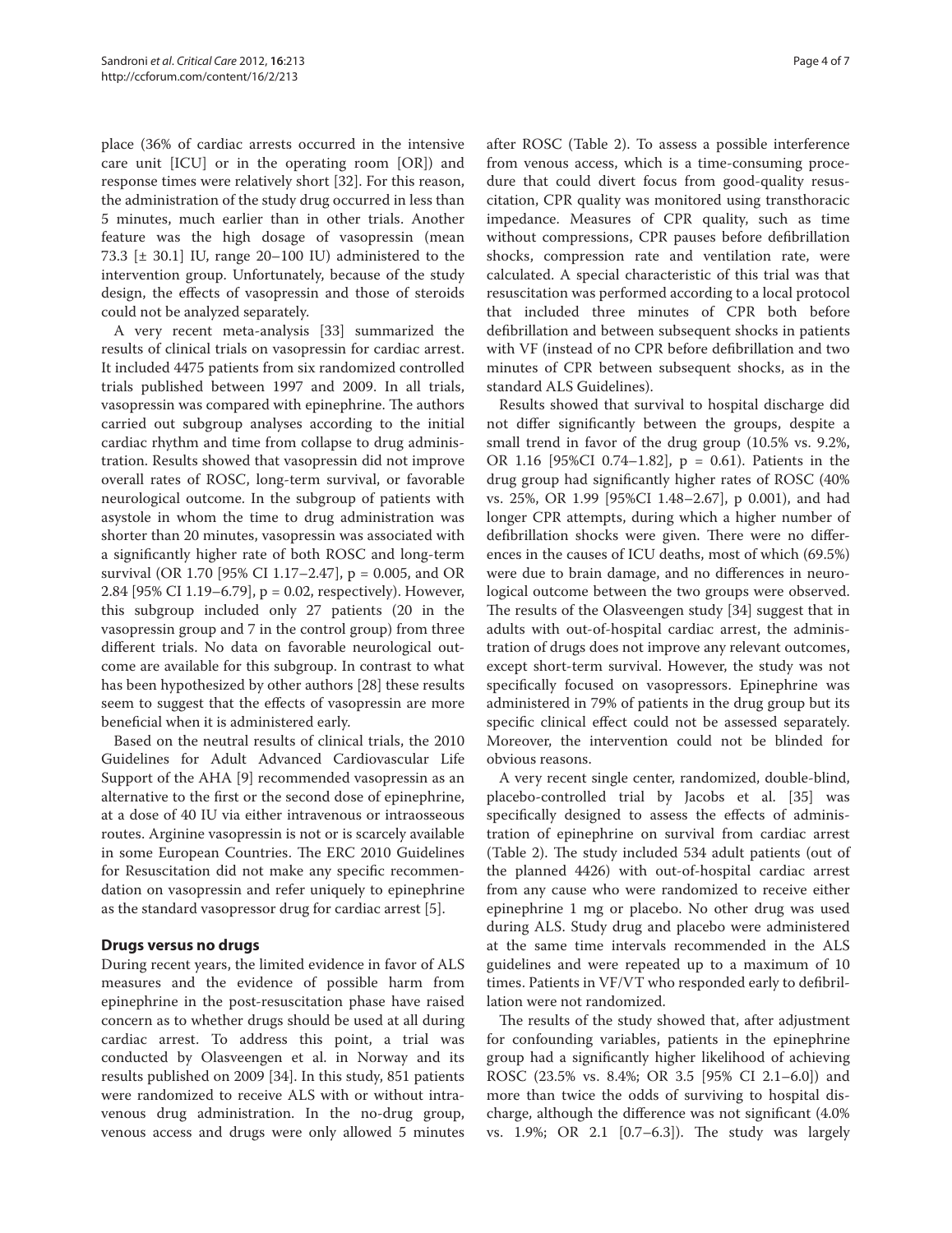| Author,                   |                                                   | Actual/<br>planned<br>sample<br>size (%) | <b>Treatment in the</b><br>intervention group | <b>Treatment in the</b><br>control group               | Controlled<br>for CPR<br>quality | Causes<br>of death<br>documented ROSC Discharge | Survival (%) |     |
|---------------------------|---------------------------------------------------|------------------------------------------|-----------------------------------------------|--------------------------------------------------------|----------------------------------|-------------------------------------------------|--------------|-----|
| year [ref]                | Study design                                      |                                          |                                               |                                                        |                                  |                                                 |              |     |
| Olasveengen,<br>2009 [34] | Randomized.<br>open-label                         | 851/900<br>$(94.6\%)$                    | Epinephrine, amiodarone,<br>atropine          | No drug or venous access<br>up to 5 minutes after ROSC | Yes                              | Yes                                             | 26.1         | 9.9 |
| Jacobs,<br>2011 [35]      | Randomized.<br>double-blind<br>placebo-controlled | 534/4426<br>$(12.1\%)$                   | Epinephrine                                   | Intravenous placebo                                    | No                               | No                                              | 16.1         | 3.0 |

**Table 2. Methodological features and results of recent clinical trials comparing advanced life support treatment with or without drugs**

CPR, cardiopulmonary resuscitation; ROSC, recovery of spontaneous circulation.

underpowered, having recruited only 12% of the planned sample. This was mainly due to ethical concerns, which prevented four of the five ambulance services that had been initially involved from continuing the study. Funding restrictions and final expiry of the study drug were additional issues. The trial confirmed that ALS drugs, especially vasopressors, significantly increase ROSC rates in adults with out-of-hospital cardiac arrest. There was also a clear trend towards an increased survival to hospital discharge. The main limitation of the trial was the limited sample size, because of its failure to achieve full patient recruitment. Another limitation was that the study did not control for CPR quality, although its placebo-controlled design probably prevented imbalances in CPR quality among the study groups.

#### **Vasopressors for cardiac arrest: benefit or harm?**

Results of recent clinical trials indicate that use of vasopressors during cardiac arrest increases the rate of successful resuscitation, and this effect is somewhat expected since they increase organ perfusion during CPR. However, there is no definite evidence that vasopressors increase either survival to discharge or neurological prognosis. There are three possible explanations for this:

- A first explanation could be that vasopressors restore spontaneous circulation in patients who are simply 'too ill to survive' and who die as soon as the temporary effect of resuscitation maneuvers and drugs has finished. This would confirm the results of the observational Ontario Prehospital Advanced Life Support (OPALS) study [4], which showed no improvement of survival to discharge when ALS was added to basic life support in an emergency medical system. In this case, vasopressors would just provide futile cardiac resuscitation to patients destined to die shortly afterwards from irreversible organ damage.
- However, it is also possible that patients resuscitated because of the extra benefit of vasopressors are potentially salvageable with the improvement or better implementation of post-resuscitation care. Most patients who die in the ICU after having been resuscitated from cardiac arrest do so from neurological

causes [34, 36]. Mild therapeutic hypothermia can reduce postanoxic brain damage and improve survival to hospital discharge and neurological outcome after cardiac arrest [37,38]. However, recent surveys showed that implementation of mild therapeutic hypothermia in many ICUs in the Western world is still incomplete [39,40]. Rigorous application of post-resuscitation bundles [41] and triage of resuscitated patients towards specialized cardiac arrest centers where optimal postresuscitation care is provided [42] represent possible resources to improve prognosis of resuscitated patients in the near future.

• A third explanation could be that vasopressors increase the success rate of cardiac resuscitation because they improve coronary perfusion but also reduce the chances of survival for many resuscitated patients because of their side effects, such as increased postresuscitation myocardial dysfunction or decreased cerebral microcirculation. However, in the Olasveengen trial [34], distribution of the causes of death was similar in the group that received vasopressors and in the group that received no drug. A second potential indirect harmful effect of vasopressors could be their interference with the resuscitation process, introducing delays in CPR for drug preparation and intravenous access, and diverting team resources from more important tasks. However, the Olasveengen trial did not demonstrate any delay or deterioration in CPR quality in the drug versus no-drug groups.

## **Conclusion**

The role of vasopressors during resuscitation from cardiac arrest needs to be further investigated. In experimental models, vasopressors increase diastolic blood pressure and blood flow to vital organs during CPR and facilitate resuscitation but also have detrimental effects on post-resuscitation myocardial performance and cerebral circulation. Two recent controlled trials in out-ofhospital cardiac arrest patients demonstrated that administration of epinephrine and other drugs was associated with a significant increase in short-term survival but not in survival to hospital discharge. In one of those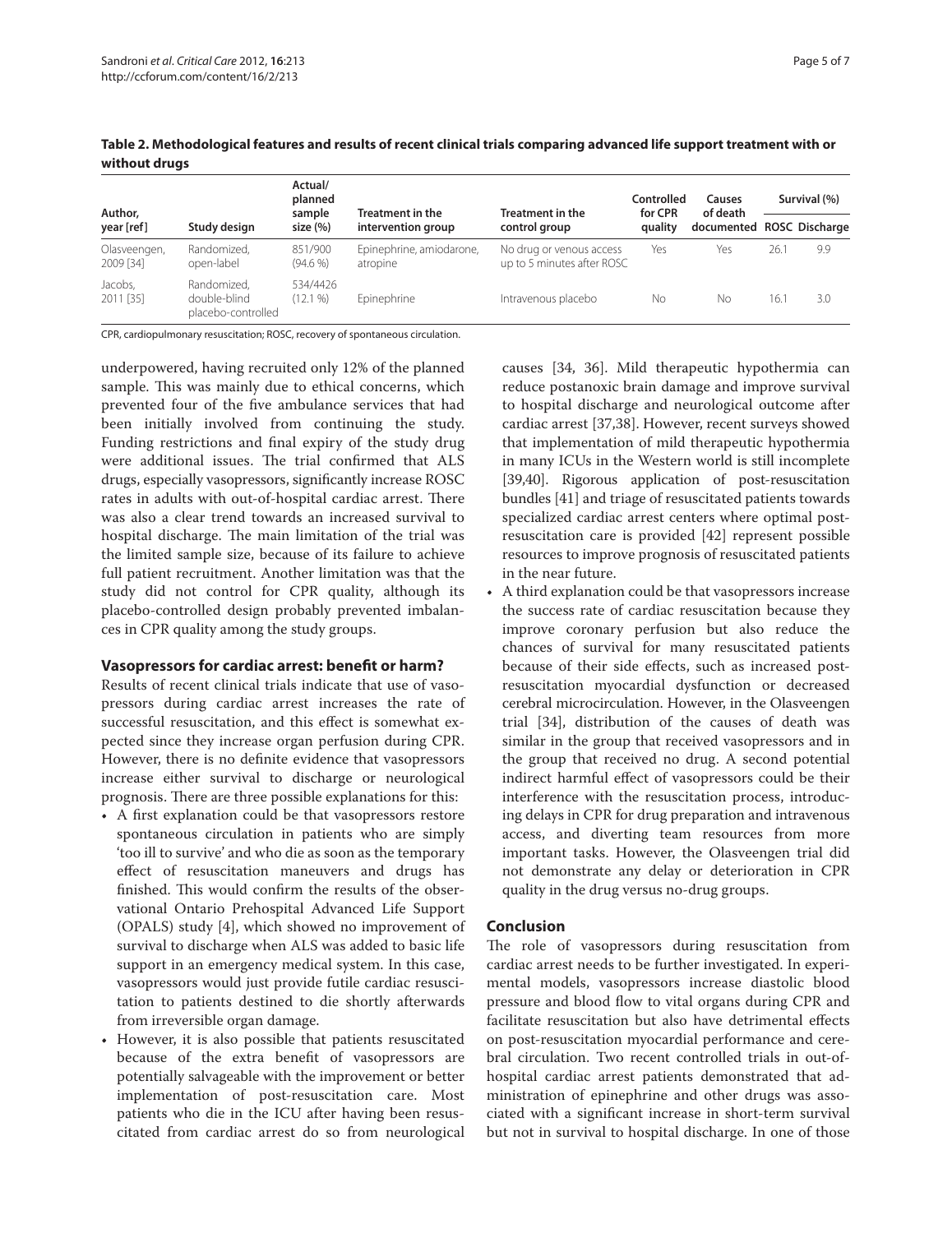trials, patients in the epinephrine group had more than twice the odds of surviving to hospital discharge than those who received placebo, but the difference did not reach statistical significance, possibly because of inadequate sample size. Future placebo-controlled trials on larger populations are needed to assess more clearly the association between epinephrine and survival to hospital discharge. Clinical studies are also needed to investigate the occurrence of side effects from vasopressors in humans after resuscitation and their possible influence on hospital survival. At present, epinephrine is the most widely used vasopressor in advanced life support. To date, no advantage from the use of vasopressin rather than epinephrine in any of the relevant outcomes from cardiac arrest has been identified in clinical studies.

#### **Abbreviations**

AHA, American Heart Association; ALS, advanced life support; CI, confidence interval; CPR, cardiopulmonary resuscitation; ERC, European Resuscitation Council; ICU, intensive care unit; IHCA, in-hospital cardiac arrest; IU, International Units; LV, left ventricular; OHCA, out-of-hospital cardiac arrest; OPALS, Ontario Prehospital Advanced Life Support; OPS, orthogonal polarization spectral; OR, operating room; ROSC, recovery of spontaneous circulation; SVR, systemic vascular resistance; VF/VT, ventricular fibrillation/ ventricular tachycardia.

#### **Competing interests**

The authors declare there are no competing interests.

#### Published: 20 March 2012

#### **References**

- 1. McNally B, Robb R, Mehta M, et al.: Out-of-Hospital Cardiac Arrest Surveillance – Cardiac Arrest Registry to Enhance Survival (CARES), United States, October 1, 2005-December 31, 2010. MMWR Surveill Summ 2011,  $60(8):1-19.$
- 2. Sandroni C, Nolan J, Cavallaro F, Antonelli M: In-hospital cardiac arrest: incidence, prognosis and possible measures to improve survival. Intensive Care Med 2007, 33:237–245.
- 3. Sasson C, Rogers MA, Dahl J, Kellermann AL: Predictors of survival from out-of-hospital cardiac arrest: a systematic review and meta-analysis. Circ Cardiovasc Qual Outcomes 2010, 3:63–81.
- 4. Stiell IG, Wells GA, Field B, et al.: Advanced cardiac life support in out-ofhospital cardiac arrest. N Engl J Med 2004, 351:647–656.
- 5. Deakin CD, Nolan JP, Soar J, et al.: European Resuscitation Council Guidelines for Resuscitation 2010 Section 4. Adult advanced life support. Resuscitation 2010, 81:1305–1352.
- Kern KB, Ewy GA, Voorhees WD, Babbs CF, Tacker WA: Myocardial perfusion pressure: a predictor of 24-hour survival during prolonged cardiac arrest in dogs. Resuscitation 1988, 16:241–250.
- 7. Brown CG, Katz SE, Werman HA, Luu T, Davis EA, Hamlin RL: The effect of epinephrine versus methoxamine on regional myocardial blood flow and defibrillation rates following a prolonged cardiorespiratory arrest in a swine model. Am J Emerg Med 1987, 5:362-369.
- Paradis NA, Martin GB, Rivers EP, et al.: Coronary perfusion pressure and the return of spontaneous circulation in human cardiopulmonary resuscitation. JAMA 1990, 263:1106–1113.
- 9. Neumar RW, Otto CW, Link MS, et al.: Part 8: adult advanced cardiovascular life support: 2010 American Heart Association Guidelines for Cardiopulmonary Resuscitation and Emergency Cardiovascular Care. Circulation 2010, 122:S729–S767.
- 10. Schumann HJ: What role do alpha- and beta-adrenoceptors play in the regulation of the heart? Eur Heart J 1983, 4(Suppl A):55–60.
- 11. Ditchey RV, Lindenfeld J: Failure of epinephrine to improve the balance between myocardial oxygen supply and demand during closed-chest resuscitation in dogs. Circulation 1988, 78:382–389.
- 12. Brown AM, Birnbaumer L: Direct G protein gating of ion channels. Am J Physiol 1988, 254:H401–H410.
- 13. Meissner A, Morgan JP: Contractile dysfunction and abnormal Ca2+ modulation during postischemic reperfusion in rat heart. Am J Physiol 1995, 268:H100–H111.
- 14. Gonzalez MM, Berg RA, Nadkarni VM, et al.: Left ventricular systolic function and outcome after in-hospital cardiac arrest. Circulation 2008, 117:1864–1872.
- 15. Laurent I, Monchi M, Chiche JD, et al.: Reversible myocardial dysfunction in survivors of out-of-hospital cardiac arrest. JAm Coll Cardiol 2002, 40:2110–2116.
- 16. Tang W, Weil MH, Sun S, Noc M, Yang L, Gazmuri RJ: Epinephrine increases the severity of postresuscitation myocardial dysfunction. Circulation 1995, 92:3089–3093.
- 17. Ristagno G, Tang W, Huang L, et al.: Epinephrine reduces cerebral perfusion during cardiopulmonary resuscitation. Crit Care Med 2009, 37:1408-1415.
- 18. Lindner KH, Strohmenger HU, Ensinger H, Hetzel WD, Ahnefeld FW, Georgieff M: Stress hormone response during and after cardiopulmonary resuscitation. Anesthesiology 1992, 77:662–668.
- 19. Zhong JQ, Dorian P: Epinephrine and vasopressin during cardiopulmonary resuscitation. Resuscitation 2005, 66:263–269.
- 20. Krismer AC, Lindner KH, Wenzel V, et al.: The effects of endogenous and exogenous vasopressin during experimental cardiopulmonary resuscitation. Anesth Analg 2001, 92:1499–1504.
- 21. Lindner KH, Prengel AW, Pfenninger EG, et al.: Vasopressin improves vital organ blood flow during closed-chest cardiopulmonary resuscitation in pigs. Circulation 1995, 91:215–221.
- 22. Wenzel V, Lindner KH, Krismer AC, Miller EA, Voelckel WG, Lingnau W: Repeated administration of vasopressin but not epinephrine maintains coronary perfusion pressure after early and late administration during prolonged cardiopulmonary resuscitation in pigs. Circulation 1999, 99:1379–1384.
- 23. Wenzel V, Lindner KH, Prengel AW, et al.: Vasopressin improves vital organ blood flow after prolonged cardiac arrest with postcountershock pulseless electrical activity in pigs. Crit Care Med 1999, 27:486–492.
- 24. Sirinek KR, Adcock DK, Levine BA: Simultaneous infusion of nitroglycerin and nitroprusside to offset adverse effects of vasopressin during portosystemic shunting. Am J Surg 1989, 157:33–37.
- 25. Prengel AW, Lindner KH, Keller A, Lurie KG: Cardiovascular function during the postresuscitation phase after cardiac arrest in pigs: a comparison of epinephrine versus vasopressin. Crit Care Med 1996, 24:2014–2019.
- 26. Lindner KH, Dirks B, Strohmenger HU, Prengel AW, Lindner IM, Lurie KG: Randomised comparison of epinephrine and vasopressin in patients with out-of-hospital ventricular fibrillation. Lancet 1997, 349:535-537.
- 27. Stiell IG. Hebert PC, Wells GA, et al.: Vasopressin versus epinephrine for inhospital cardiac arrest: a randomised controlled trial. Lancet 2001, 358:105–109.
- 28. Wenzel V, Lindner KH: Vasopressin and epinephrine for cardiac arrest. Lancet 2001, 358:2080–2081.
- 29. Wenzel V, Krismer AC, Arntz HR, Sitter H, Stadlbauer KH, Lindner KH: A comparison of vasopressin and epinephrine for out-of-hospital cardiopulmonary resuscitation. N Engl J Med 2004, 350:105–113.
- 30. Gueugniaud PY, David JS, Chanzy E, et al.: Vasopressin and epinephrine vs. epinephrine alone in cardiopulmonary resuscitation. N Engl J Med 2008, 359:21–30.
- 31. Mentzelopoulos SD, Zakynthinos SG, Tzoufi M, et al.: Vasopressin, epinephrine, and corticosteroids for in-hospital cardiac arrest. Arch Intern Med 2009, 169:15–24.
- 32. Sandroni C, Cavallaro F, Ferro G, et al.: A survey of the in-hospital response to cardiac arrest on general wards in the hospitals of Rome. Resuscitation 2003, 56:41–47.
- 33. Mentzelopoulos SD, Zakynthinos SG, Siempos I, Malachias S, Ulmer H, Wenzel V: Vasopressin for cardiac arrest: meta-analysis of randomized controlled trials. Resuscitation 2011, 83:32–39.
- 34. Olasveengen TM, Sunde K, Brunborg C, Thowsen J, Steen PA, Wik L: Intravenous drug administration during out-of-hospital cardiac arrest: a randomized trial. JAMA 2009, 302:2222–2229.
- 35. Jacobs IG, Finn JC, Jelinek GA, Oxer HF, Thompson PL: Effect of adrenaline on survival in out-of-hospital cardiac arrest: a randomised double-blind placebo-controlled trial. Resuscitation 2011, 82:1138–1143.
- 36. Laver S, Farrow C, Turner D, Nolan J: Mode of death after admission to an